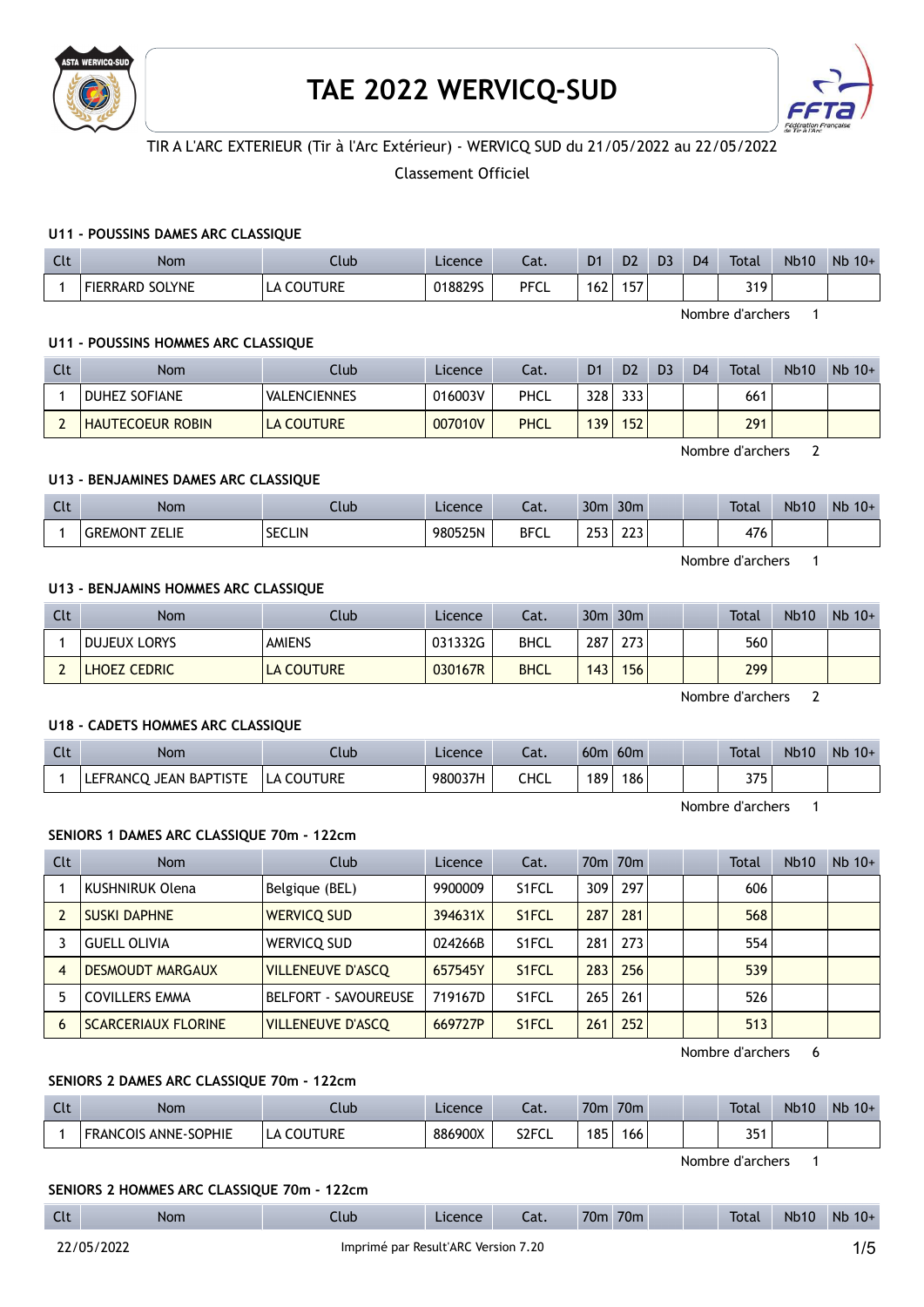|   | DE BACKER KURT!          | WERVICO SUD             | 992871H | S <sub>2</sub> HCL | 319. | 327 | 646 |  |
|---|--------------------------|-------------------------|---------|--------------------|------|-----|-----|--|
|   | <b>HENNUYER CYRILE</b>   | <b>BOULOGNE SUR MER</b> | 802937H | S <sub>2</sub> HCL | 299  | 297 | 596 |  |
|   | SAW MATTHEW              | VILLENEUVE D'ASCO       | 000572X | S2HCL              | 287  | 282 | 569 |  |
| 4 | <b>FRANCOIS BERTRAND</b> | LA COUTURE              | 871810V | S <sub>2</sub> HCL | 234  | 237 | 471 |  |
|   |                          |                         |         |                    |      |     |     |  |

Nombre d'archers 4

# SENIORS 3 DAMES ARC CLASSIQUE 60m - 122cm

| Clt | Nom                         | Ilub                | Licence | ົາ <del>1</del><br>cal. | 60 <sub>0</sub> | 60 <sub>m</sub> |  | <b>Total</b> | <b>Nb10</b> | Nb<br>$10+$ |
|-----|-----------------------------|---------------------|---------|-------------------------|-----------------|-----------------|--|--------------|-------------|-------------|
|     | <b>MARIE LOUISE</b><br>тотн | NEUVILLE EN FERRAIN | 760389K | S3FCL                   | 238             | 219             |  | 457          |             |             |

Nombre d'archers 1

# SENIORS 3 HOMMES ARC CLASSIQUE 60m - 122cm

| Clt | <b>Nom</b>               | Club.         | Licence | Cat.  | 60m | 60m |  | Total | <b>Nb10</b> | $Nb$ 10+ |
|-----|--------------------------|---------------|---------|-------|-----|-----|--|-------|-------------|----------|
|     | <b>BRONCQUART GERARD</b> | <b>SECLIN</b> | 756633C | S3HCL | 294 | 294 |  | 588   |             |          |
|     | ADAMSKI JEAN             | LILLE CIE     | 005970P | S3HCL | 258 | 263 |  | 521   |             |          |

Nombre d'archers 2

# SENIORS 1 HOMMES ARC A POULIES 50m - 80cm

| Clt | <b>Nom</b>                                | Club   | Licence | Cat.                           |     | 50 <sub>m</sub> 50 <sub>m</sub> | Total | <b>Nb10</b> | $Nb$ 10+ |
|-----|-------------------------------------------|--------|---------|--------------------------------|-----|---------------------------------|-------|-------------|----------|
|     | <b>COPIN FREDERIC</b>                     | CHAUNY | 421441N | S1HCO                          | 336 | 329                             | 665   |             |          |
|     | CALANDREAU JEAN BAPTIST VILLENEUVE D'ASCQ |        | 950805J | S <sub>1</sub> HC <sub>O</sub> | 326 | 331                             | 657   |             |          |

Nombre d'archers 2

# SENIORS 2 DAMES ARC A POULIES 50m - 80cm

| <b>Clt</b> | Nom                           | Ilub                            | Licence | in the set<br>cal. | 50n                 | 50 <sub>m</sub> |  | <b>Total</b> | <b>Nb10</b> | Nb<br>$10+$ |
|------------|-------------------------------|---------------------------------|---------|--------------------|---------------------|-----------------|--|--------------|-------------|-------------|
|            | <b>DUHEZ</b><br><b>SALIMA</b> | <b>ENCIENNES</b><br><b>VALL</b> | 714462P | S <sub>2</sub> FCO | 335<br>JJJ <b>J</b> | 340             |  | 675<br>U / J |             |             |

Nombre d'archers 1

# SENIORS 2 HOMMES ARC A POULIES 50m - 80cm

| Clt | <b>Nom</b>                | Club                | <b>Licence</b> | Cat.                           |     | 50 <sub>m</sub> 50 <sub>m</sub> |  | Total | <b>Nb10</b> | $Nb$ 10+        |
|-----|---------------------------|---------------------|----------------|--------------------------------|-----|---------------------------------|--|-------|-------------|-----------------|
|     | <b>DUHEZ PHILIPPE</b>     | VILLENEUVE D'ASCO   | 760169W        | S <sub>2</sub> HCO             | 345 | 338                             |  | 683   | 40          | 17 <sup>1</sup> |
|     | DELIVEYNE FREDERIC        | <b>L'UNION</b>      | 855214F        | S <sub>2</sub> H <sub>CO</sub> | 339 | 344                             |  | 683   | 38          | 15              |
|     | <b>MESTDAGH SVEN</b>      | Belgique (BEL)      | 9900010        | S <sub>2</sub> HCO             | 337 | 332                             |  | 669   |             |                 |
| 4   | <b>PARMENTIER STEPHAN</b> | Belgique (BEL)      | 9900007        | S <sub>2</sub> H <sub>CO</sub> | 332 | 331                             |  | 663   |             |                 |
|     | PARMENTIER NIELS          | Belgique (BEL)      | 9900008        | S <sub>2</sub> HCO             | 328 | 320                             |  | 648   |             |                 |
| b   | ARANOWSKI RODOLPHE        | <b>VALENCIENNES</b> | 892233U        | S <sub>2</sub> H <sub>CO</sub> | 313 | 316                             |  | 629   |             |                 |

Nombre d'archers 6

# SENIORS 3 DAMES ARC A POULIES 50m - 80cm

| Clt | <b>Nom</b>                   | .lub.             | Licence | $\sim$<br>cal. | 50n | 50 <sub>m</sub> |  | <b>Total</b> | <b>Nb10</b> | Nb<br>$10+$ |
|-----|------------------------------|-------------------|---------|----------------|-----|-----------------|--|--------------|-------------|-------------|
|     | LINE<br><b>MARIE-I</b><br>ЪE | <b>GRAVELINES</b> | 790008E | S3FCO          | 299 | 298             |  | 597          |             |             |

Nombre d'archers 1

# SENIORS 3 HOMMES ARC A POULIES 50m - 80cm

| Clt | Nom                       | Club              | Licence | Cat.  |     | 50 <sub>m</sub> 50 <sub>m</sub> |  | Total | <b>Nb10</b> | $Nb$ 10+ |
|-----|---------------------------|-------------------|---------|-------|-----|---------------------------------|--|-------|-------------|----------|
|     | <b>SEYS JEAN-LUC</b>      | <b>GRAVELINES</b> | 763266M | S3HCO | 320 | 331                             |  | 651   |             |          |
|     | <b>LEMAIRE CHRISTOPHE</b> | <b>MARLY</b>      | 642461C | S3HCO | 325 | 324                             |  | 649   |             |          |

Nombre d'archers 2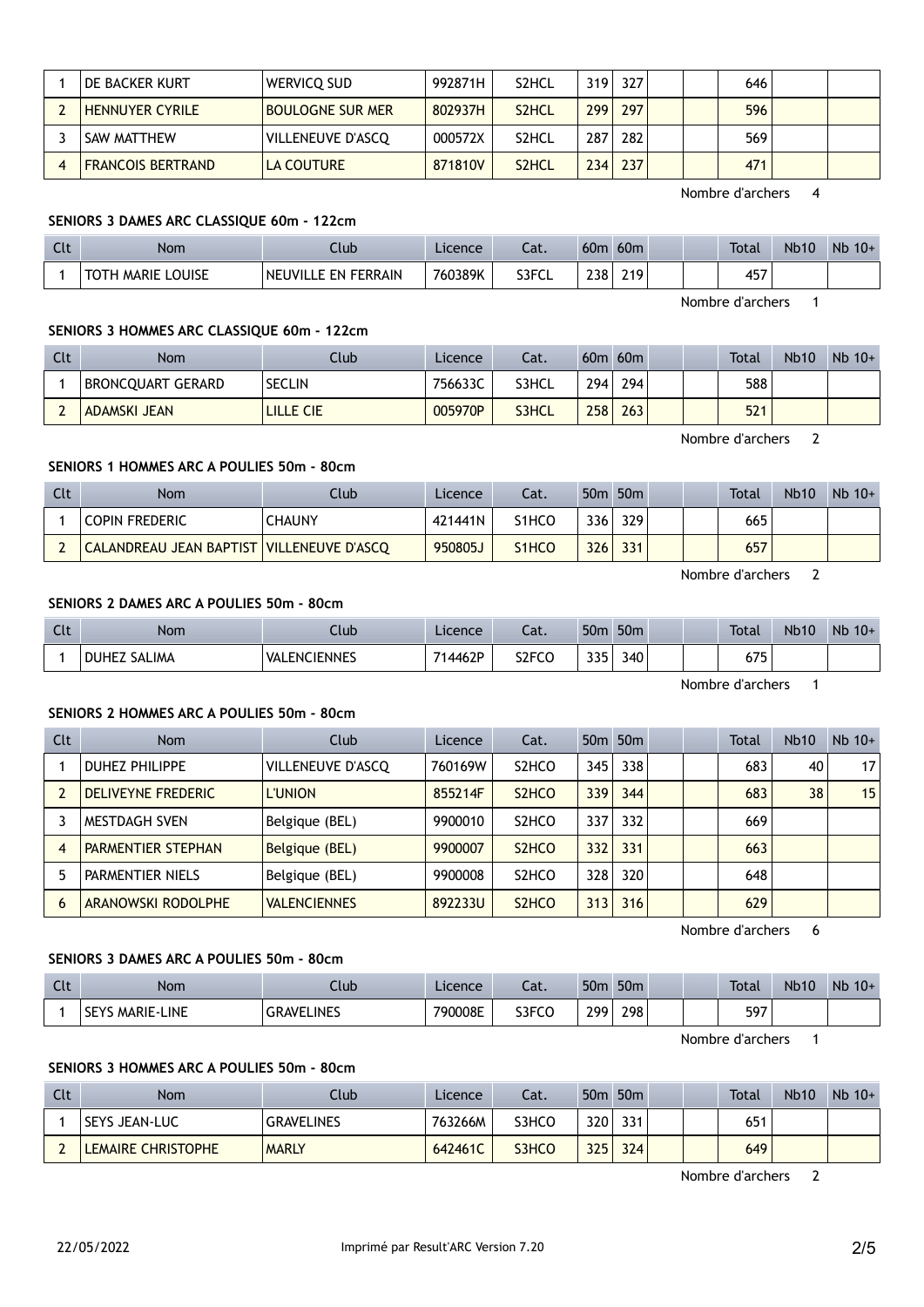## U13 - BENJAMINES DAMES ARC CLASSIQUE 20m - 80cm

| $\sim$<br>. . | Nom                | Jlub                | Licence | $\sim$<br>∟aι. | 20 <sub>m</sub> | 20 <sub>m</sub> | <b>Total</b> | <b>Nb10</b> | Nb<br>$10+$ |
|---------------|--------------------|---------------------|---------|----------------|-----------------|-----------------|--------------|-------------|-------------|
|               | CASSANDRE<br>DEFER | <b>VALENCIENNES</b> | 032494V | <b>BFCL</b>    | 245<br><u>.</u> | 258             | 503          |             |             |

Nombre d'archers 1

## U13 - BENJAMINS HOMMES ARC CLASSIQUE 20m - 80cm

| Clt | <b>Nom</b>                           | $\mathsf{Jub}$ | Licence | $\sim$<br>cal. | 20 <sub>m</sub>     | 20 <sub>m</sub> |  | <b>Total</b> | <b>Nb10</b> | <b>Nb</b><br>$10+$ |
|-----|--------------------------------------|----------------|---------|----------------|---------------------|-----------------|--|--------------|-------------|--------------------|
|     | <b>TOBIAS</b><br><b>NOUC</b><br>CHE. | LOOS           | 003383C | <b>BHCL</b>    | 295<br><u>_ , ,</u> | 290             |  | 585          |             |                    |

Nombre d'archers 1

## U18 - CADETTES DAMES ARC CLASSIQUE 50m - 122cm

| Clt | Nom                | Llub                      | Licence | $\sim$<br>-aι. | 50 <sub>m</sub> | 50 <sub>m</sub> | <b>Total</b> | <b>Nb10</b> | Nb<br>$10+$ |
|-----|--------------------|---------------------------|---------|----------------|-----------------|-----------------|--------------|-------------|-------------|
|     | <b>CAPON SARAH</b> | <b>GRANDE</b><br>: Synthe | 986267E | CECI<br>◡<br>ີ | ີ<br>ر ر_       | 266             | 499          |             |             |

Nombre d'archers 1

## U18 - CADETS HOMMES ARC CLASSIQUE 50m - 122cm

| C14<br><b>CLC</b> | <b>Nom</b>           | .lub                       | $c$ ence<br>LIC€ | $\sim$<br>Jal. | <b>50n</b>      | 50 <sub>m</sub> |  | <b>Total</b>  | <b>Nb10</b> | $10+$<br><b>ND</b> |
|-------------------|----------------------|----------------------------|------------------|----------------|-----------------|-----------------|--|---------------|-------------|--------------------|
|                   | <b>DIEGO</b><br>MENA | <b>SUD</b><br>TRVII.<br>WF | 98277<br>74F     | חשר<br>⊾⊓∪     | $\sim$ - $\sim$ | วดธ<br>- - -    |  | - - -<br>ו סכ |             |                    |

U21 - JUNIORS DAMES ARC CLASSIQUE 50m 122cm

| $\sim$<br><b>CLL</b> | Nom                      | Club          | Licence | $\sim$<br>Jal. | 50 <sub>m</sub> | 50 <sub>m</sub> | <b>Total</b>     | <b>Nb10</b> | <b>N<sub>b</sub></b><br>$10+$ |
|----------------------|--------------------------|---------------|---------|----------------|-----------------|-----------------|------------------|-------------|-------------------------------|
|                      | <b>OCEANE</b><br>LEGRAND | <b>AMIENS</b> | 035590K | <b>JFCL</b>    | 248             | 264             | <b>سم</b><br>JIL |             |                               |

Nombre d'archers 1

Nombre d'archers 1

Nombre d'archers 1

## U21 - JUNIORS HOMMES ARC CLASSIQUE 50m - 122cm

| $\sim$<br><b>CLL</b> | <b>Nom</b>               | Llub                | Licence           | Cat.        | 50 <sub>m</sub> | 50 <sub>m</sub>  |  | <b>Total</b> | <b>Nb10</b> | Nb<br>$10+$ |
|----------------------|--------------------------|---------------------|-------------------|-------------|-----------------|------------------|--|--------------|-------------|-------------|
|                      | e Yanis<br><b>HUCHET</b> | <b>COUTURE</b><br>Δ | 0252015<br>,,,,,, | <b>JHCL</b> | 266             | 219 <sub>1</sub> |  | 485          |             |             |

#### SENIORS 1 DAMES ARC CLASSIQUE 50m - 122cm

| <b>Clt</b> | Nom                        | Club                     | <b>Licence</b> | Cat.               |     |     | 50m 50m 50m 50m | Total | <b>Nb10</b> | $Nb$ 10+ |
|------------|----------------------------|--------------------------|----------------|--------------------|-----|-----|-----------------|-------|-------------|----------|
|            | DESMOUDT MARGAUX           | VILLENEUVE D'ASCQ        | 657545Y        | S <sub>1</sub> FCL | 311 | 313 |                 | 624   |             |          |
|            | <b>SCARCERIAUX FLORINE</b> | <b>VILLENEUVE D'ASCO</b> | 669727P        | S <sub>1</sub> FCL | 317 | 300 |                 | 617   |             |          |
|            | <b>INTHO BLANDINE</b>      | VILLENEUVE D'ASCQ        | 891874D        | S <sub>1</sub> FCL | 297 | 307 |                 | 604   |             |          |
| 4          | <b>FOURNIER ALICE</b>      | <b>AMIENS</b>            | 837308T        | S <sub>1</sub> FCL | 290 | 296 |                 | 586   |             |          |
|            | <b>BACQUET AMANDINE</b>    | WERVICQ SUD              | 690296X        | S <sub>1</sub> FCL | 284 | 290 |                 | 574   |             |          |
| h          | <b>LAMBIN ALISON</b>       | <b>WERVICO SUD</b>       | 736156V        | S <sub>1</sub> FCL | 218 | 243 |                 | 461   |             |          |

Nombre d'archers 6

## SENIORS 1 HOMMES ARC CLASSIQUE 50m - 122cm

| Clt | <b>Nom</b>            | Club                 | Licence | Cat.               |                  | 50 <sub>m</sub> 50 <sub>m</sub> |  | Total | <b>Nb10</b> | $Nb$ 10+ |
|-----|-----------------------|----------------------|---------|--------------------|------------------|---------------------------------|--|-------|-------------|----------|
|     | <b>TETU SEBASTIEN</b> | <b>AMIENS</b>        | 933398N | S <sub>1</sub> HCL | 320 <sup>1</sup> | 331                             |  | 651   |             |          |
|     | ROCHOY NICOLAS        | <b>BERCK SUR MER</b> | 416211D | S <sub>1</sub> HCL | 290              | 293                             |  | 583   |             |          |
|     | VAN CALSTER REMI      | VILLENEUVE D'ASCO    | 015473U | S <sub>1</sub> HCL | 288              | 281                             |  | 569   |             |          |
|     | <b>HUET DAMIEN</b>    | <b>VALENCIENNES</b>  | 614443Y | S <sub>1</sub> HCL | 281              | 272                             |  | 553   |             |          |

Nombre d'archers 4

#### SENIORS 2 HOMMES ARC CLASSIQUE 50m - 122cm

| $\mathsf{C}$<br><b>CLC</b> | <b>Nor</b><br>$\cdot$ | .lub | cence | $-1$<br>Lal. | 50m | 50 <sub>m</sub> |  | Tota | Nb <sub>10</sub> | <b>Nb</b><br>10+ |
|----------------------------|-----------------------|------|-------|--------------|-----|-----------------|--|------|------------------|------------------|
|                            |                       |      |       |              |     |                 |  |      |                  |                  |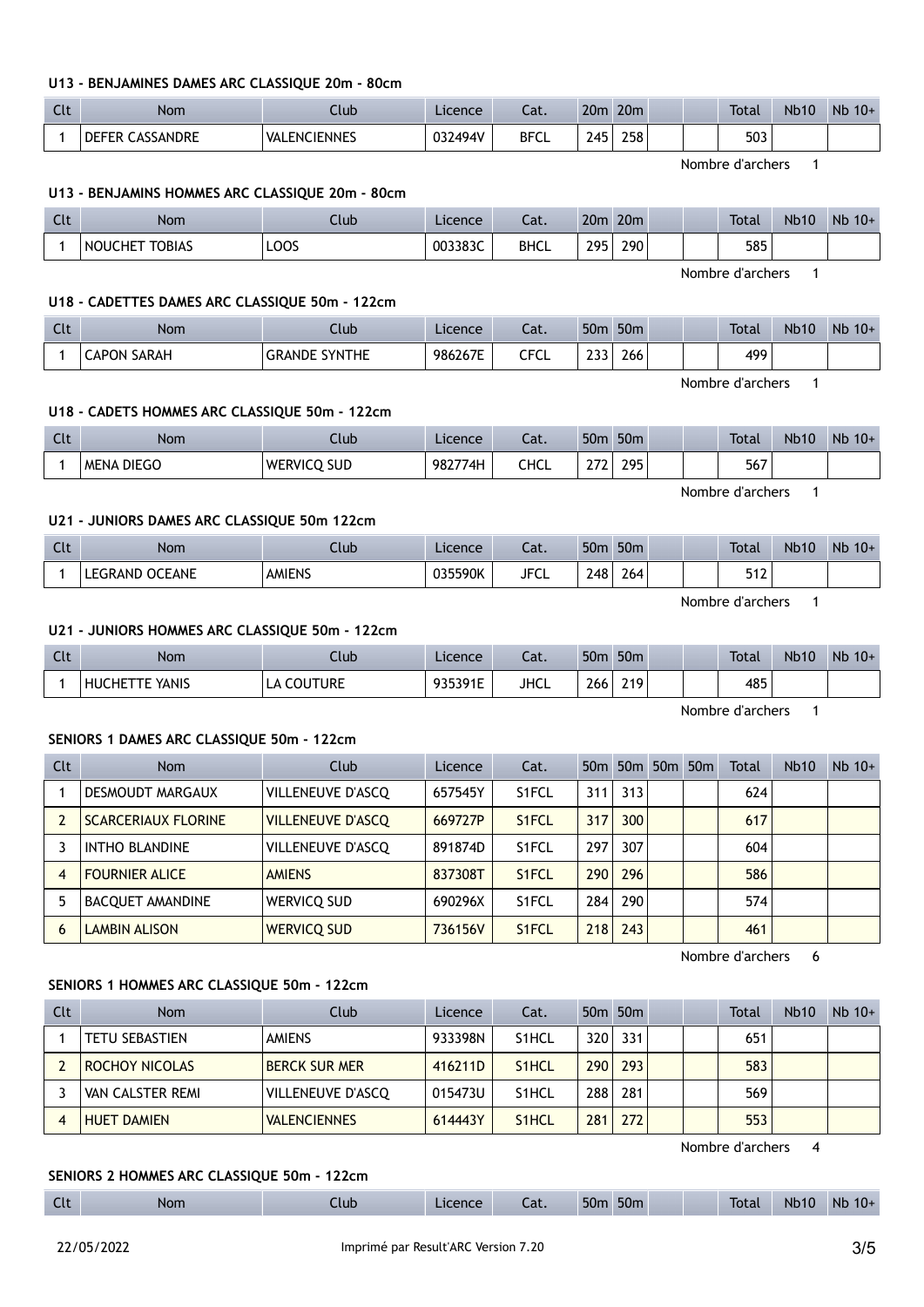|                | ROCHEZ THIERRY           | <b>AULNOYE AYMERIES</b> | 338925X | S2HCL              | 325 | 330 |  | 655 |    |                |
|----------------|--------------------------|-------------------------|---------|--------------------|-----|-----|--|-----|----|----------------|
| $\overline{2}$ | <b>TRENET DAVID</b>      | <b>SECLIN</b>           | 861482U | S <sub>2</sub> HCL | 310 | 321 |  | 631 |    |                |
| 3              | <b>DOLATA PHILIPPE</b>   | WERVICQ SUD             | 871877T | S2HCL              | 317 | 305 |  | 622 |    |                |
| $\overline{4}$ | <b>MEURISSE FRANÇOIS</b> | <b>ARRAS</b>            | 813980L | S <sub>2</sub> HCL | 304 | 314 |  | 618 |    |                |
| 5              | <b>COMPTDAER ARNAUD</b>  | NEUVILLE EN FERRAIN     | 339144K | S2HCL              | 316 | 299 |  | 615 |    |                |
| 6              | <b>DUCHOSSOY PAUL</b>    | <b>DOUAI</b>            | 837392J | S2HCL              | 307 | 301 |  | 608 |    |                |
| 7              | PRIEUR OLIVIER           | <b>SECLIN</b>           | 861483V | S2HCL              | 302 | 302 |  | 604 |    |                |
| 8              | <b>DELMOTTE PASCAL</b>   | <b>WERVICQ SUD</b>      | 422580B | S <sub>2</sub> HCL | 307 | 293 |  | 600 |    |                |
| 9              | <b>LEMAIRE LAURENT</b>   | <b>VALENCIENNES</b>     | 610397A | S2HCL              | 294 | 292 |  | 586 |    |                |
| 10             | <b>DOUDAIN JEROME</b>    | <b>DOUAI</b>            | 000090Y | S <sub>2</sub> HCL | 269 | 297 |  | 566 | 10 | $\overline{2}$ |
| 11             | <b>OUERUEL FABRICE</b>   | <b>DUNKERQUE</b>        | 903164A | S2HCL              | 275 | 291 |  | 566 | 9  | 3              |
| 12             | SONNEVILLE MARC          | <b>AMIENS</b>           | 969868E | S2HCL              | 294 | 272 |  | 566 | 8  | 3              |
| 13             | <b>BASSERY GUY</b>       | <b>DOUAI</b>            | 413852P | S2HCL              | 249 | 284 |  | 533 |    |                |
|                |                          |                         |         |                    |     |     |  |     |    |                |

Nombre d'archers 13

# SENIORS 3 DAMES ARC CLASSIQUE 50m - 122cm

| Clt | Nom               | Club                | Licence | Cat.  | 50 <sub>m</sub> | 50 <sub>m</sub> | <b>Total</b>     | <b>Nb10</b> | $Nb$ 10+ |
|-----|-------------------|---------------------|---------|-------|-----------------|-----------------|------------------|-------------|----------|
|     | TOTH MARIE LOUISE | NEUVILLE EN FERRAIN | 760389K | S3FCL | 255             | 279             | 534              |             |          |
|     |                   |                     |         |       |                 |                 | Nombre d'archers |             |          |

## SENIORS 3 HOMMES ARC CLASSIQUE 50m - 122cm

| Clt | Nom                  | Club                    | Licence | Cat.  |     | 50 <sub>m</sub> 50 <sub>m</sub> |  | Total | <b>Nb10</b> | $Nb$ 10+          |
|-----|----------------------|-------------------------|---------|-------|-----|---------------------------------|--|-------|-------------|-------------------|
|     | <b>FREEL GILBERT</b> | <b>BOULOGNE SUR MER</b> | 635453K | S3HCL | 251 | 259                             |  | 510   |             |                   |
|     | <b>COURBO ALAIN</b>  | LILLE CIE               | 727842H | S3HCL | 257 | 253                             |  | 510   |             | $\mathbf{\hat{}}$ |
|     | <b>FLORENT BRUNO</b> | LOOS                    | 983261M | S3HCL | 76  |                                 |  | 76    |             |                   |

Nombre d'archers 3

# SENIORS 1 HOMMES ARC A POULIES 50m - 122cm

| Clt | <b>Nom</b>               | lub                            | Licence | $\sim$<br>-al. | 50 <sub>m</sub> | 50 <sub>m</sub> |  | <b>Total</b> | <b>Nb10</b> | Nb<br>$10+$ |
|-----|--------------------------|--------------------------------|---------|----------------|-----------------|-----------------|--|--------------|-------------|-------------|
|     | <b>TROUCHAUD RICHARD</b> | <b>SYNTHE</b><br><b>GRANDE</b> | 426525P | S1HCO          | 340.            | 342             |  | 682          |             |             |

Nombre d'archers 1

# SENIORS 2 HOMMES ARC A POULIES 50m - 122cm

| Clt | <b>Nom</b>               | Club                 | Licence | Cat.                           |     | 50 <sub>m</sub> 50 <sub>m</sub> |  | Total | <b>Nb10</b> | $Nb$ 10+ |
|-----|--------------------------|----------------------|---------|--------------------------------|-----|---------------------------------|--|-------|-------------|----------|
|     | <b>VAREY DAVID</b>       | <b>GRANDE SYNTHE</b> | 692382P | S <sub>2</sub> HCO             | 339 | 345                             |  | 684   |             |          |
|     | <b>SCHRYVE JEAN LOIC</b> | <b>CHAUNY</b>        | 442124V | S <sub>2</sub> H <sub>CO</sub> | 338 | 339                             |  | 677   |             |          |
|     | <b>DEFER GUILLAUME</b>   | <b>VALENCIENNES</b>  | 984840D | S <sub>2</sub> HCO             | 336 | 334                             |  | 670   |             |          |
|     | <b>MASSE CHRISTOPHE</b>  | <b>VALENCIENNES</b>  | 811658M | S <sub>2</sub> H <sub>CO</sub> | 331 | 336                             |  | 667   |             |          |
|     | <b>CARRU PASCAL</b>      | <b>GRANDE SYNTHE</b> | 922211D | S <sub>2</sub> HCO             | 336 | 328                             |  | 664   |             |          |

Nombre d'archers 5

# SENIORS 3 DAMES ARC A POULIES 50m - 122cm

| Clt | Nom                  | Club                    | Licence | Cat.  | 50 <sub>m</sub>  | 50 <sub>m</sub> |  | Total | <b>Nb10</b> | $Nb$ 10+ |
|-----|----------------------|-------------------------|---------|-------|------------------|-----------------|--|-------|-------------|----------|
|     | LAFORGE FRANCOISE    | ST OUENTIN              | 408031M | S3FCO | 315 <sub>1</sub> | 315.            |  | 630   |             |          |
|     | <b>DAVOINE ANNIE</b> | <b>AULNOYE AYMERIES</b> | 289512M | S3FCO | 303              | 314             |  | 617   |             |          |

Nombre d'archers 2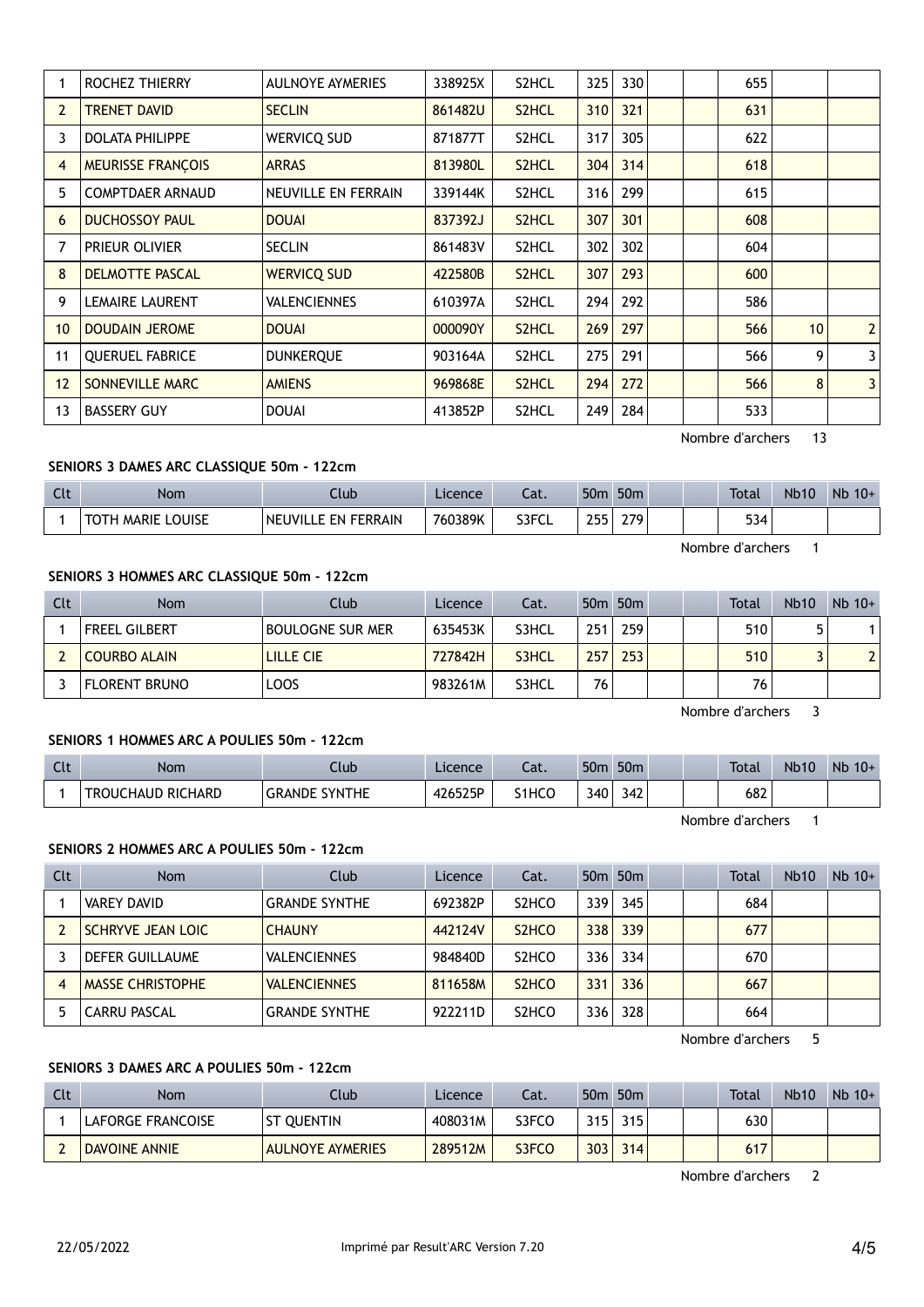#### SENIORS 3 HOMMES ARC A POULIES 50m - 122cm

| Clt | Nom                    | Club                    | Licence | Cat.  |      | 50 <sub>m</sub> 50 <sub>m</sub> |  | Total | <b>Nb10</b> | $Nb$ 10+ |
|-----|------------------------|-------------------------|---------|-------|------|---------------------------------|--|-------|-------------|----------|
|     | <b>BROUILLE BRUNO</b>  | ST QUENTIN              | 337022D | S3HCO | 353  | 353                             |  | 706   |             |          |
|     | DAVOINE DANIEL         | <b>AULNOYE AYMERIES</b> | 284595T | S3HCO | 343  | 336                             |  | 679   |             |          |
|     | LEMAIRE CHRISTOPHE     | <b>MARLY</b>            | 642461C | S3HCO | 340  | 338                             |  | 678   |             |          |
|     | <b>COVIN CHRISTIAN</b> | <b>AULNOYE AYMERIES</b> | 847269V | S3HCO | 3331 | 341                             |  | 674   |             |          |

Nombre d'archers 4

#### SENIORS HOMMES ARC NU 50m - 122cm

| Clt | Nom                   | Club.              | Licence | Cat.  | D <sub>1</sub>   | D <sub>2</sub> | D <sub>3</sub> | D <sub>4</sub> | Total | <b>Nb10</b> | $Nb$ 10+ |
|-----|-----------------------|--------------------|---------|-------|------------------|----------------|----------------|----------------|-------|-------------|----------|
|     | ANTOINE ALEXANDRE     | VILLENEUVE D'ASCQ  | 675654G | S1HBB | 302 <sub>1</sub> | 302            |                |                | 604   |             |          |
|     | <b>RINGOT SYLVAIN</b> | <b>WERVICO SUD</b> | 035986R | S3HBB | 183 <sub>1</sub> | 253            |                |                | 436   |             |          |

Nombre d'archers 2

Nombre total d'archers 80

#### Club Organisateur

0759140 A.S.T.A. WERVICQ-SUD

Arbitre Responsable M. DELEEST PIERRE

Liste des arbitres

350815W - M. DELEEST PIERRE / 727779P - Me. DECRUCQ ELODIE / 388854T - M. MARTEL MARC / 844001T - M. DEVINCKE TAYLOR /

Liste des entraîneurs

861482U - M. TRENET DAVID / 598993E - M. POISSONNIER LAURENT / 643481L - Me. LEMORT CAROLE /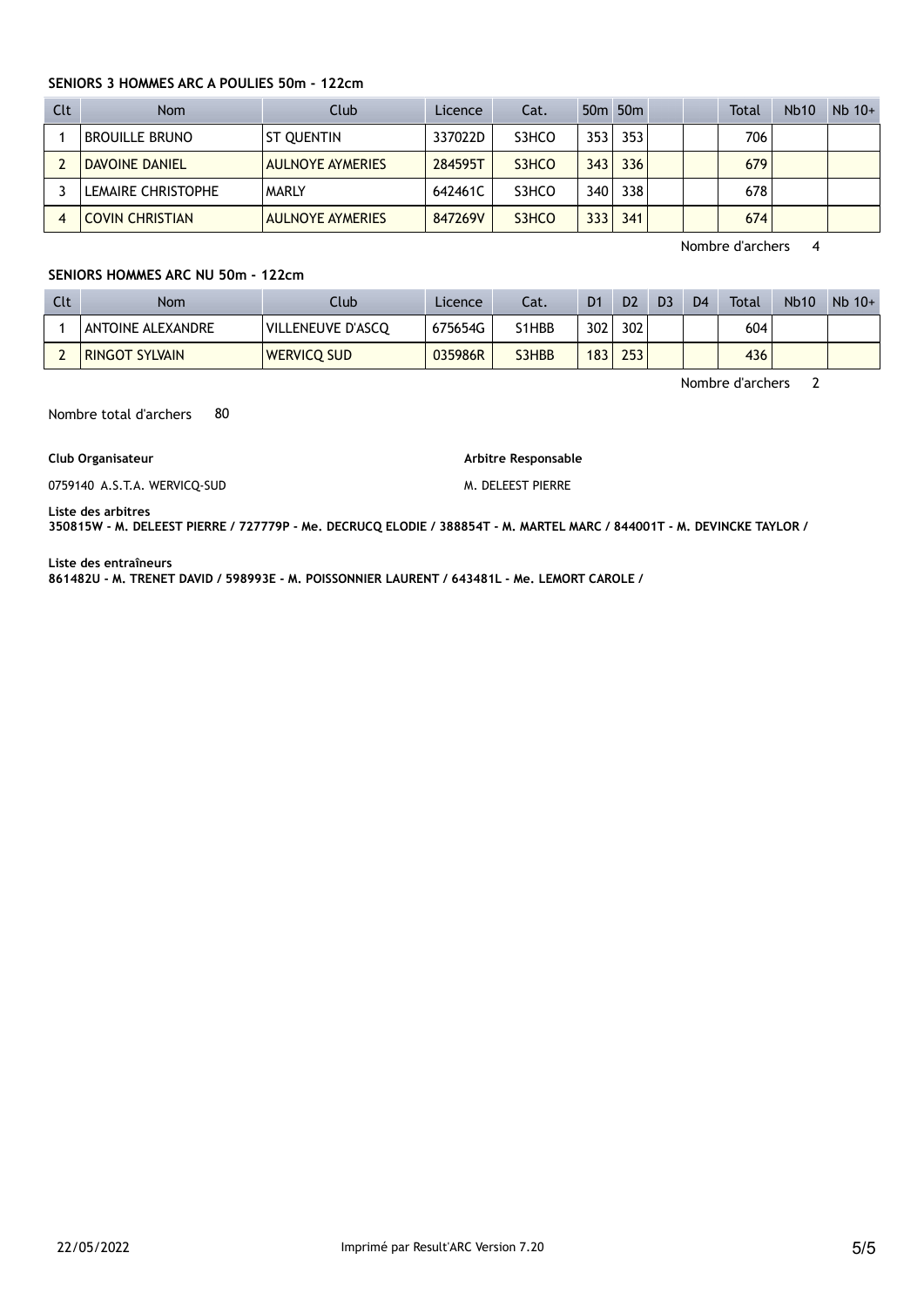

# TAE 2022 WERVICQ-SUD



# TIR A L'ARC EXTERIEUR (Tir à l'Arc Extérieur) - WERVICQ SUD du 21/05/2022 au 22/05/2022

# Tireurs ayant effectué plusieurs tirs

## SENIORS 1 DAMES ARC CLASSIQUE 70m - 122cm

| Clt | Nom                 | Club               | Licence | Cat.  |     | 70 <sub>m</sub> 70 <sub>m</sub> |  | <b>Total</b> | <b>Nb10</b> | $Nb$ 10+ |
|-----|---------------------|--------------------|---------|-------|-----|---------------------------------|--|--------------|-------------|----------|
|     | <b>SUSKI DAPHNE</b> | Wervicq sud        | 394631X | S1FCL | 302 | 291                             |  | 593          |             |          |
|     | <b>GUELL OLIVIA</b> | <b>WERVICQ SUD</b> | 024266B | S1FCL | 268 | 281                             |  | 549          |             |          |

Nombre d'archers 2

## SENIORS 3 HOMMES ARC CLASSIQUE 60m - 122cm

| $\sim$<br><b>CLL</b> | Nom                         | Club          | Licence | $\sim$<br>-aι. | 60 <sub>m</sub> | 60 <sub>m</sub>        |  | <b>Total</b> | <b>Nb10</b> | Nb<br>$10+$ |
|----------------------|-----------------------------|---------------|---------|----------------|-----------------|------------------------|--|--------------|-------------|-------------|
|                      | GERARD<br><b>BRONCOUART</b> | <b>SECLIN</b> | 756633C | S3HCL          | 303             | $\sim$ $-$<br><u>.</u> |  | 580          |             |             |

Nombre d'archers 1

# SENIORS 2 HOMMES ARC A POULIES 50m - 80cm

| Clt | Nom                  | Club           | Licence | Cat.  |     | 50 <sub>m</sub> 50 <sub>m</sub> |  | Total | <b>Nb10</b> | $Nb$ 10+ |
|-----|----------------------|----------------|---------|-------|-----|---------------------------------|--|-------|-------------|----------|
|     | DELIVEYNE FREDERIC   | 'UNION         | 855214F | S2HCO | 344 | 341                             |  | 685   |             |          |
|     | <b>MESTDAGH SVEN</b> | Belgique (BEL) | 9900010 | S2HCO | 324 | 337                             |  | 661   |             |          |

Nombre d'archers 2

## SENIORS 2 HOMMES ARC CLASSIQUE 50m - 122cm

| C14<br><b>CLL</b> | <b>Nom</b>             | Llub          | Licence | Cat.  | 50 <sub>m</sub> | 50 <sub>m</sub>     |  | <b>Total</b> | <b>Nb10</b> | <b>Nb</b><br>$10+$ |
|-------------------|------------------------|---------------|---------|-------|-----------------|---------------------|--|--------------|-------------|--------------------|
|                   | DAVID<br><b>TRENET</b> | <b>SECLIN</b> | 861482U | S2HCL | 242<br>ر ا ر    | $\mathbf{a}$<br>JII |  | 624          |             |                    |

Nombre d'archers 1

# SENIORS 2 HOMMES ARC A POULIES 50m - 122cm

| Clt | Nom                 | Club                 | Licence | Cat.  |     | 50 <sub>m</sub> 50 <sub>m</sub> |  | Total | <b>Nb10</b> | $Nb$ 10+ |
|-----|---------------------|----------------------|---------|-------|-----|---------------------------------|--|-------|-------------|----------|
|     | <b>VAREY DAVID</b>  | <b>GRANDE SYNTHE</b> | 692382P | S2HCC | 344 | 340                             |  | 684   |             |          |
|     | <b>CARRU PASCAL</b> | <b>GRANDE SYNTHE</b> | 922211D | S2HCO | 324 | 330                             |  | 654   |             |          |

Nombre d'archers 2

# SENIORS 3 DAMES ARC A POULIES 50m - 122cm

| Clt | Nom                      | .lub                                  | Licence | $\sim$<br>-aι. | 50 <sub>0</sub> | 50 <sub>m</sub> |  | <b>Total</b>  | <b>Nb10</b> | Nb<br>$10+$ |
|-----|--------------------------|---------------------------------------|---------|----------------|-----------------|-----------------|--|---------------|-------------|-------------|
|     | <b>LAFORGE FRANCOISE</b> | $c_{\rm T}$<br><b>QUENTIN</b><br>بر ح | 408031M | S3FCO          | ີ               | 320             |  | $\sim$<br>∠כס |             |             |

Nombre d'archers 1

#### SENIORS 3 HOMMES ARC A POULIES 50m - 122cm

| Clt | <b>Nom</b>                 | Club           | Licence | $\sim$<br>cal. | 50 <sub>π</sub>     | 50 <sub>m</sub> |  | <b>Total</b> | <b>Nb10</b> | Nb<br>$10+$ |
|-----|----------------------------|----------------|---------|----------------|---------------------|-----------------|--|--------------|-------------|-------------|
|     | . BRUNO<br><b>BROUILLE</b> | <b>OUENTIN</b> | 337022D | S3HCO          | 252<br>JJJ <b>J</b> | ר בר<br>35Z     |  | 705          |             |             |

Nombre d'archers 1